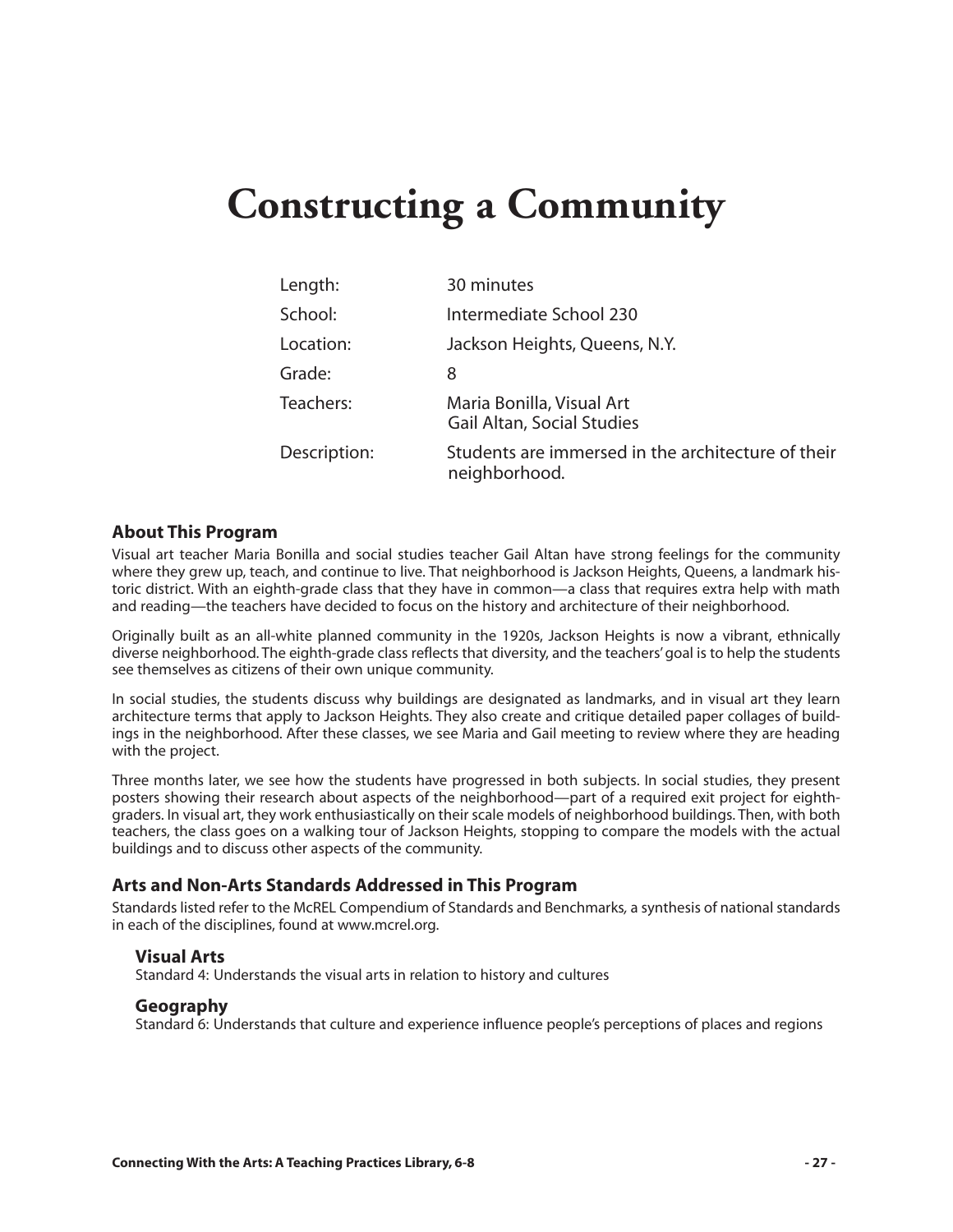## **Who Should Watch This Program**

*Teachers*—"Constructing a Community" will be of interest to any middle school teachers who want their students to explore the architecture and landmarks of the community in which they live.

*Administrators and professional development providers*—This program can be useful in helping teachers engage in collaborative, interdisciplinary units of study that connect students with their community.

### **Before You Watch**

Respond to the following questions.

- What is community? What historical, geographical, economic, cultural, artistic, civic, or regional influences have shaped the community in which your school sits?
- How do you make the concept of community tangible or visible to students?
- How do the arts influence community? How does community life affect the arts?

### **Watch the Program**

As you watch, note the roles that collage-making and model-making play in students' study of local architecture. How do students acquire architectural vocabulary? Note the kinds of issues and concepts students encounter, such as landmark building status and civic planning. Write down what you find interesting, surprising, or especially important about the teaching and learning you see in this unit.

### **Reflect on the Program**

- What areas of study—arts and non-arts—were connected in students' work on local architecture?
- What kinds of preparation do you think preceded the lessons seen in the program, and helped make these activities successful for students?
- What knowledge do these teachers have about their local community, and how does this knowledge help them plan and conduct the unit?
- Which components of the study—social studies or visual art—would be most challenging for you and your colleagues to incorporate into an integrated unit? Why?
- What evidence, if any, did you see of the ways students benefited from this unit of study?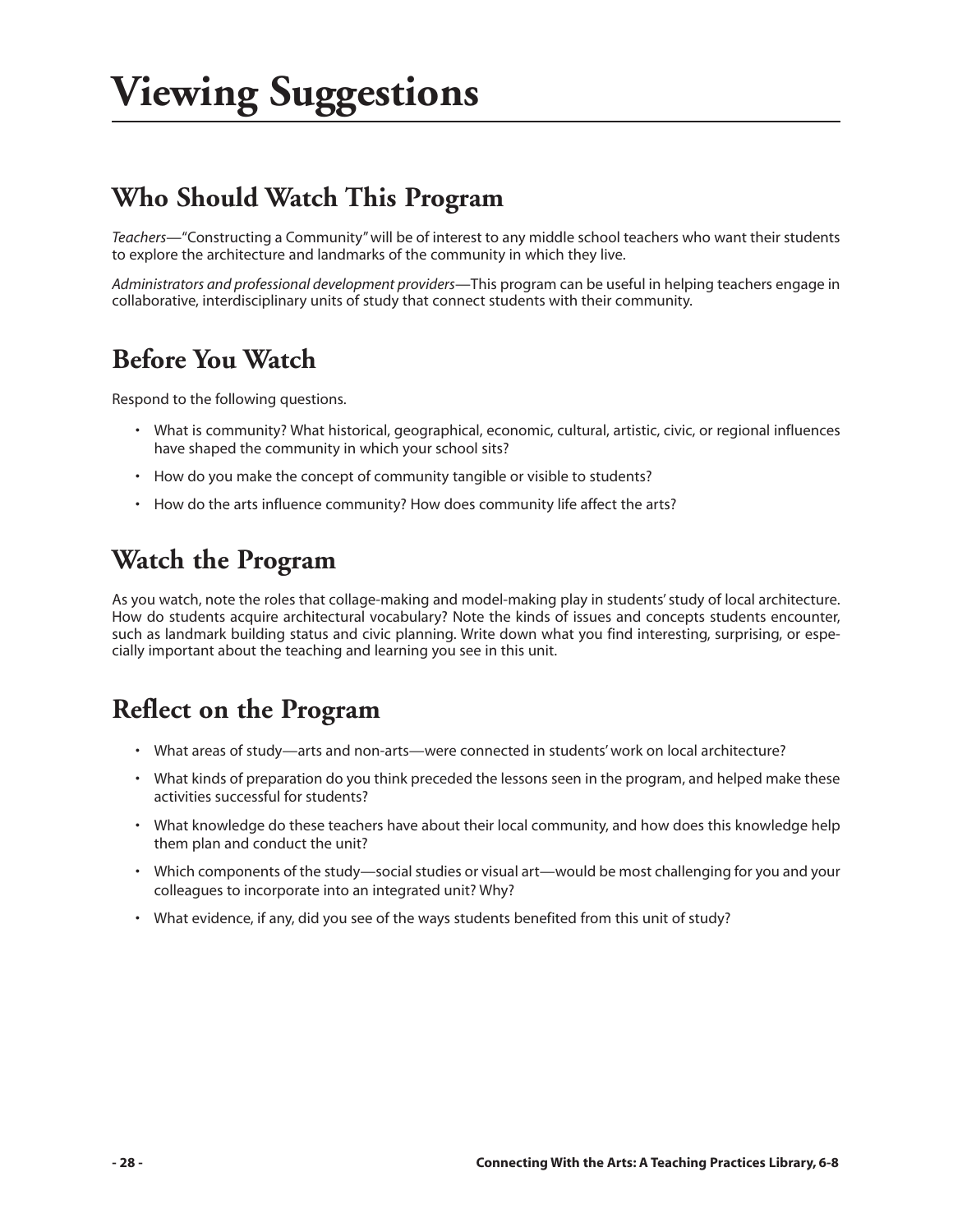Consult some of these resources for more information.

## **Books**

Dietsch, Deborah K. *Architecture for Dummies*. New York: Wiley Publishing, Inc., 2002. ISBN: 0764553968

Green, Betsy. *Discovering the History of Your House And Your Neighborhood*. Santa Monica, Calif.: Santa Monica Press, 2002. ISBN: 1891661248

Hellman, Louis. *Architecture for Beginners*. New York: Writers & Readers, 1988. ASIN: 0863160417

Light, Sally, & Eberle, Margaret. *House Histories: A Guide to Tracing the History of Your House*. Spencertown, N.Y.: Golden Hill Press, 1989. ISBN: 0961487615

Plunz, Richard. *A History of Housing in New York City: Dwelling Type and Social Change in the American Metropolis*. New York: Columbia University Press, 1990. ISBN: 0231062974

### **Web Sites**

**National Register of Historic Places:** A national program to coordinate and support public and private efforts to identify, evaluate, and protect our historic and archaeological resources http://www.nationalregisterofhistoricplaces.com/welcome.html

**National Trust for Historic Preservation:** A privately funded, non-profit organization that provides leadership, education, and advocacy to save America's diverse historic places and revitalize our communities http://www.nationaltrust.org/

**Lower East Side Tenement Museum:** Museum Web site containing virtual tours, primary documents, and resources for teachers http://www.tenement.org/

**Jackson Heights: A Garden in the City:** Description and photos of Jackson Heights in Queens, New York City, assembled by the Jackson Heights Beautification Group http://www.preserve.org/jhbg/